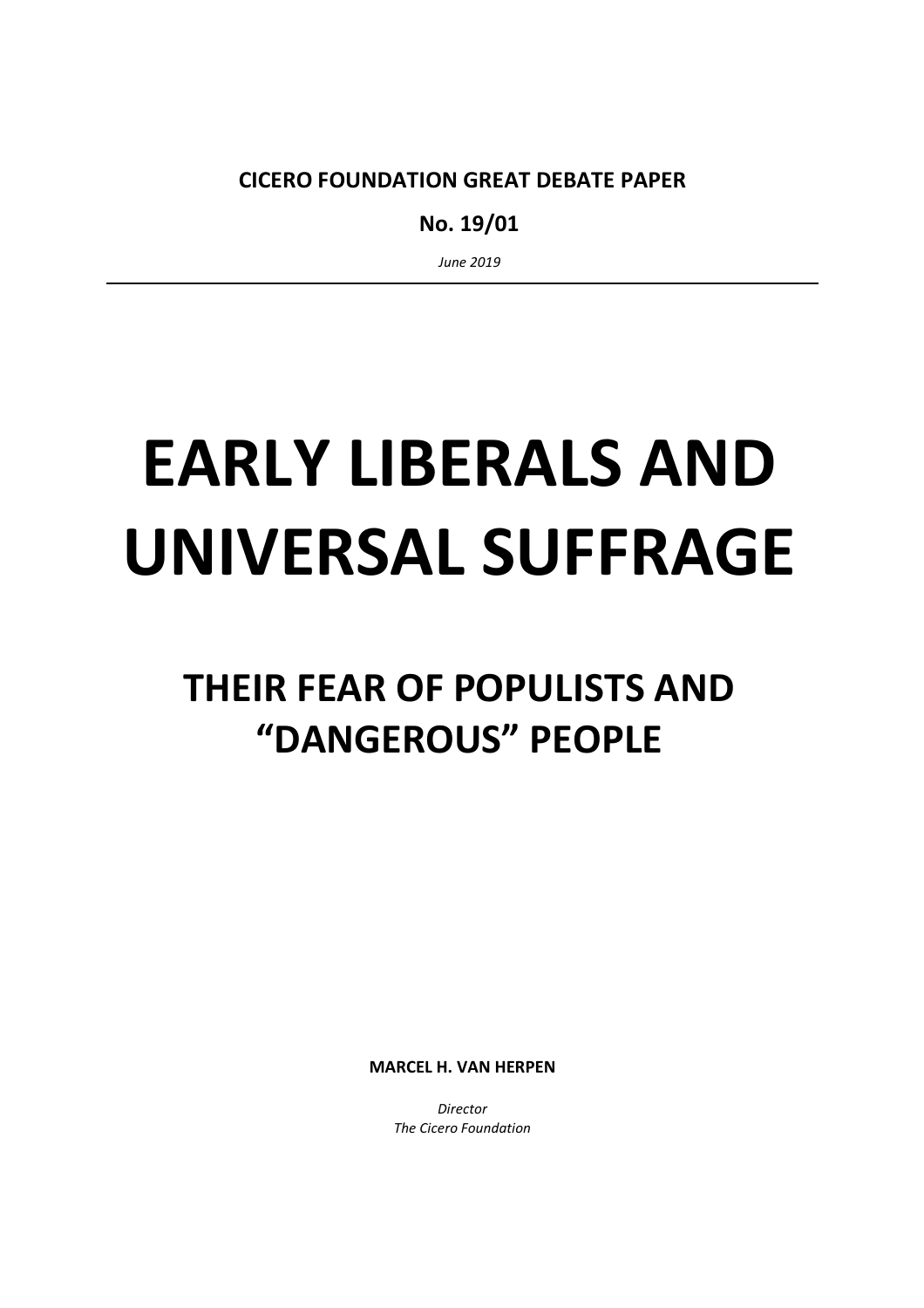Cicero Foundation Great Debate Paper No. 19/01 ISBN/EAN: 978-90-75759-18-1 © Marcel H. Van Herpen, 2019. All rights reserved

The Cicero Foundation is an independent pro-Atlantic and pro-EU think tank, founded in Maastricht in 1992.

#### www.cicerofoundation.org

The views expressed in Cicero Foundation Great Debate Papers do not necessarily express the opinion of the Cicero Foundation, but they are considered interesting and thought-provoking enough to be published. Permission to make digital or hard copies of any information contained in these web publications is granted for personal use, without fee and without formal request. Full citation and copyright notice must appear on the first page. Copies may not be made or distributed for profit or commercial advantage.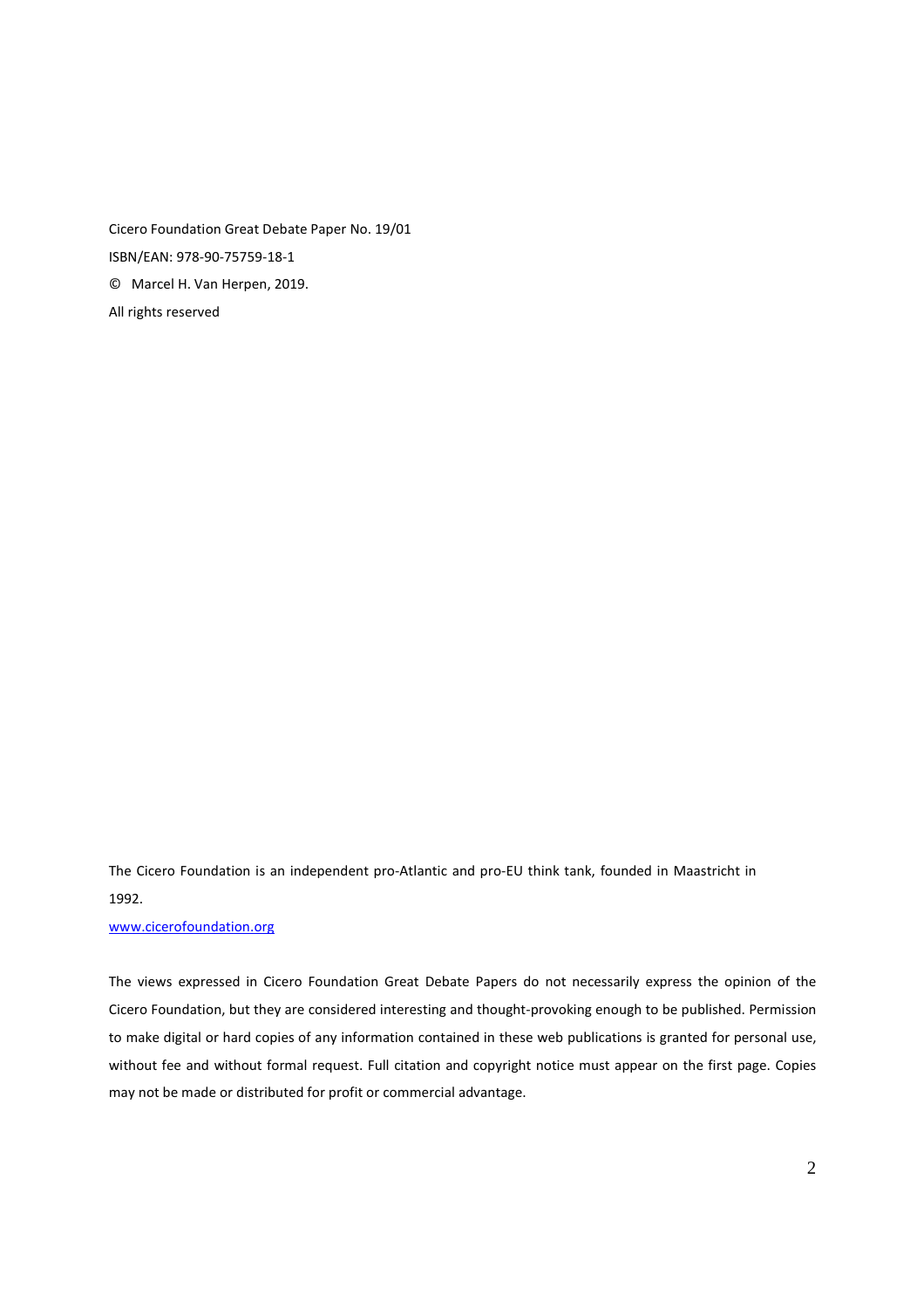# Early Liberals and Universal Suffrage:

# Their Fear of Populists and "Dangerous" People

Marcel H. Van Herpen

Populism is a modern phenomenon. It is intricately linked to the development of modern parliamentary democracy. Parliamentary democracy started in some countries earlier than in other countries. In England it began in 1688 with the Glorious Revolution under the Dutch King William III. 'Glorious' it may have been, however, this revolution still lacked one important ingredient: universal suffrage. Only a small proportion of the population had the right to vote for Parliament. The introduction of universal suffrage was a slow and difficult process. It started with a movement to introduce universal male suffrage. Of course, from the point of view of gender equality universal suffrage should have included women's suffrage from the beginning. However, in a patriarchal time, in which most women were dependent on their husbands and stayed at home as "housewives," taking care of the household of the family, this was not considered necessary: the adult man, father and breadwinner, was the representative of the family. For this reason in most countries women's suffrage was introduced many years later. (1)

#### RADICAL DEMOCRATS VERSUS CONSERVATIVE THINKERS

One of the first modern writers to argue in favor of democracy was the Dutch philosopher Benedict de Spinoza (1632-1677). In his Tractatus Theologico-Politicus he wrote: "I believe it to be of all forms of government the most natural and the most consonant with individual liberty. In it no one transfers his natural right so absolutely that he has no further voice in affairs, he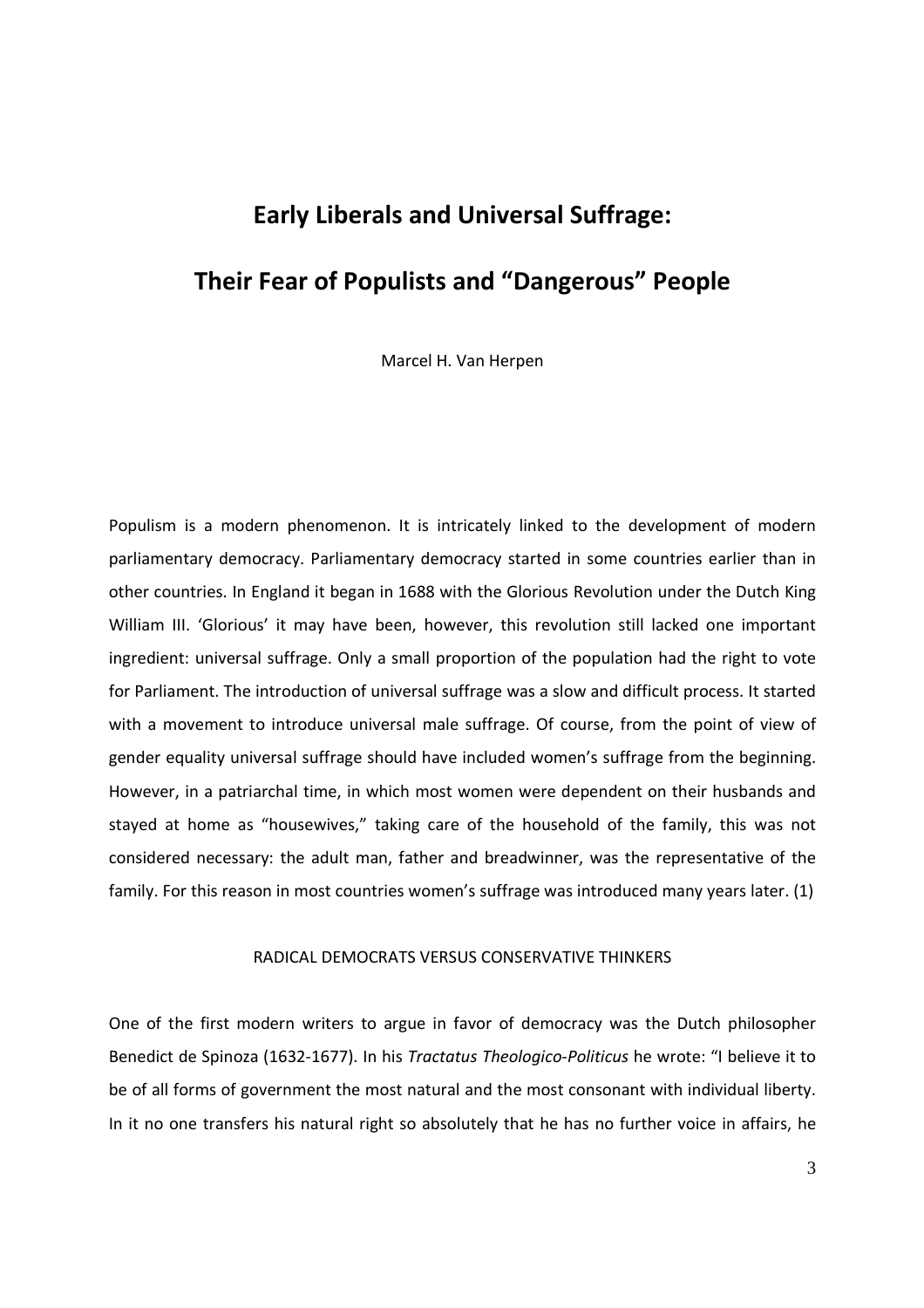only hands it over to the majority of a society, whereof he is a unit. Thus all men remain as they were in the state of nature, equals." (2) Spinoza's book was published anonymously in 1670 with the name of a nonexistent printer in Hamburg on the cover. Pleading for democracy was at that time, even in the tolerant Dutch Republic, an outrageous deed. The book immediately became the subject of controversy and in 1674 it was prohibited by the States General, the Dutch parliament. Even the Pope of Rome expressed his dissatisfaction and placed it on the Index of forbidden books. However, ideas cannot be vanquished by bans and interdictions. Soon another philosopher, Jean-Jacques Rousseau (1712-1778), took up the torch. He pleaded for a radical democracy, in which all adult citizens – men and women – would participate. Rousseau abhorred the absolutist regimes of his time, which, for him, were bastions of slavery and arbitrariness. In his famous book "The Social Contract," published in 1762, he argued that the split between lawgiver and people should be abolished and the people should become their own lawgiver. In such a case, the laws which one obeys are no longer external rules, dictated from outside, but rules one has imposed on oneself: heteronomy makes place for autonomy, unfreedom is abolished to be replaced by political freedom. But can this political freedom be won, and if so, how? Rousseau gives a positive answer. A democratic state becomes a possibility when the citizens agree on a social contract which creates a sovereign power. The contract creates a volonté générale - a "general will" of the parties to the contract. This general will expresses the common interest. Rousseau's proposals are rather radical: for the social contract to be valid all citizens, without exception, should participate in the vote. And also after the social contract is approved all the citizens should remain permanently engaged in the political decision-making process. Rousseau was, therefore, a fierce opponent of representative democracy.

"Sovereignty cannot be represented…," he wrote. "It consists essentially of the general will, and the will cannot be represented … The people's deputies therefore neither are, nor can be its representatives, they are only their commissioners; they can decide nothing definitively. Every law that the people hasn't ratified personally is void; it is not law. The English people think themselves to be free. They deceive themselves greatly,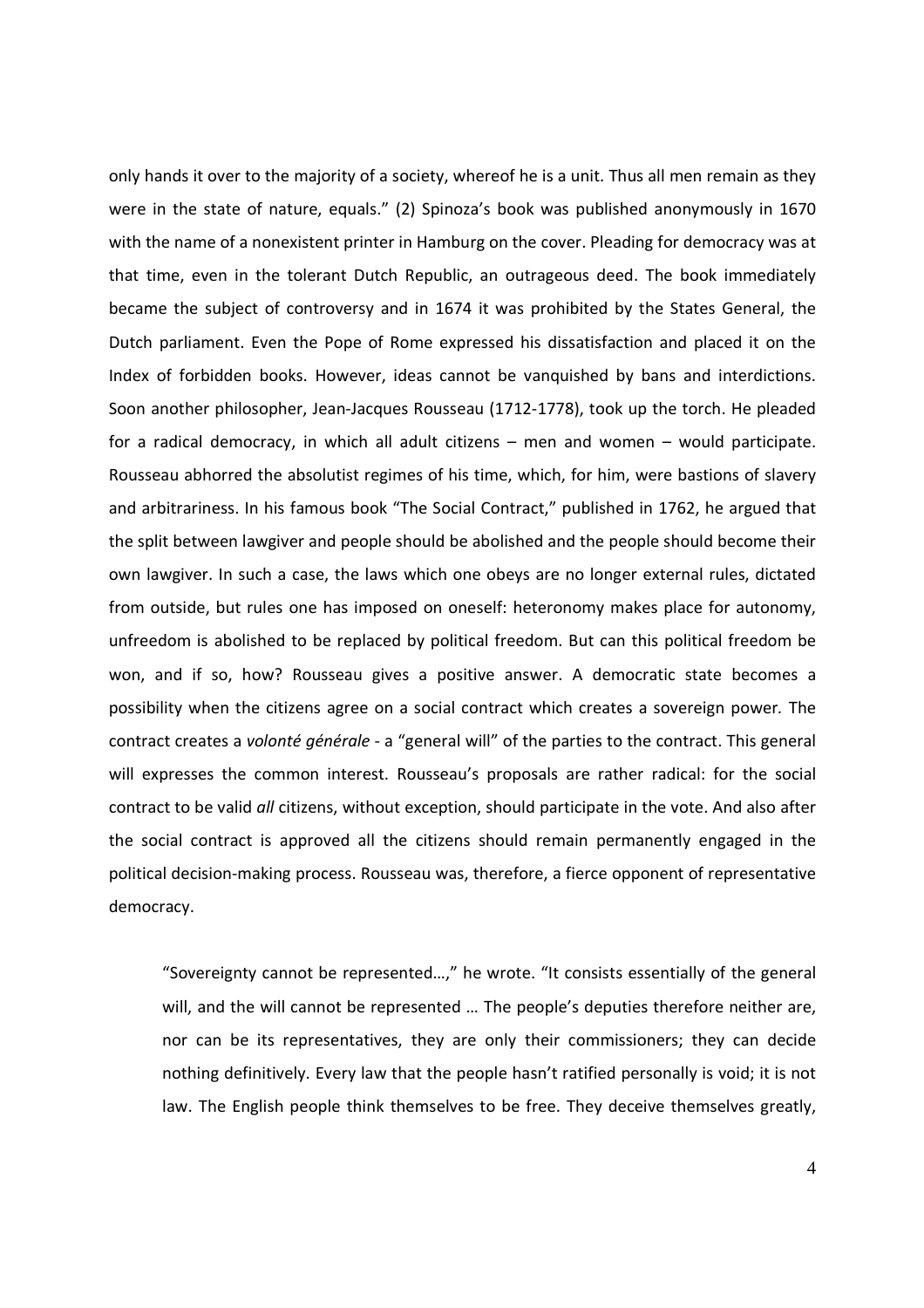they are only free during the election of the members of Parliament; as soon as they are elected, they are slaves, they are nothing." (3)

Rousseau's ideal state is not a representative, parliamentary democracy, but a radical form of direct democracy, in which the citizens continually participate in the lawmaking process. It is clear that this ideal is only feasible in small communities and city-states, such as his native town Geneva, which was one of the few republics of his time. (4) It is interesting that Rousseau's ideal of a plebiscitary democracy finds a positive echo in modern populist movements. Rousseau's thinking also had a great influence on the French Revolution.

"The Social Contract remains the great book of the political revolution," writes Robert Palmer. "It appeared in no fewer than thirteen editions in the French language in 1762 and 1763. There were three editions in English and one in German in 1763 and 1764; it appeared also in Russian in 1763. Thereafter, except for a solitary French edition, it was not reissued until after the Revolution began in France. … What is certain is that the greatest vogue of the book came after the fact of revolution. The book did not so much make revolution as it was made by it." (5)

The revolutionaries asserted popular sovereignty as their founding principle. However, they didn't follow Rousseau's precepts to the letter. In 1792 the first French Republic introduced universal male suffrage. It was the first time that a big European country took such a radical step. But Rousseau's plebiscitary democracy was a bridge too far. (6) The revolutionaries opted for a parliamentary system. In the  $19<sup>th</sup>$  century the demand for the introduction of universal male suffrage would become the rallying cry of progressives all around Europe. But their demands were not everywhere greeted with enthusiasm. Already the philosopher Edmund Burke (1729-1797) had attacked the revolutionary principles in his book "Reflections on the Revolution in France" (1790). According to him, "A perfect democracy is … the most shameless thing in the world." (7) For Burke a democratic government was not less oppressive than an absolutist monarchy: "Of this I am certain, that in a democracy, the majority of the citizens is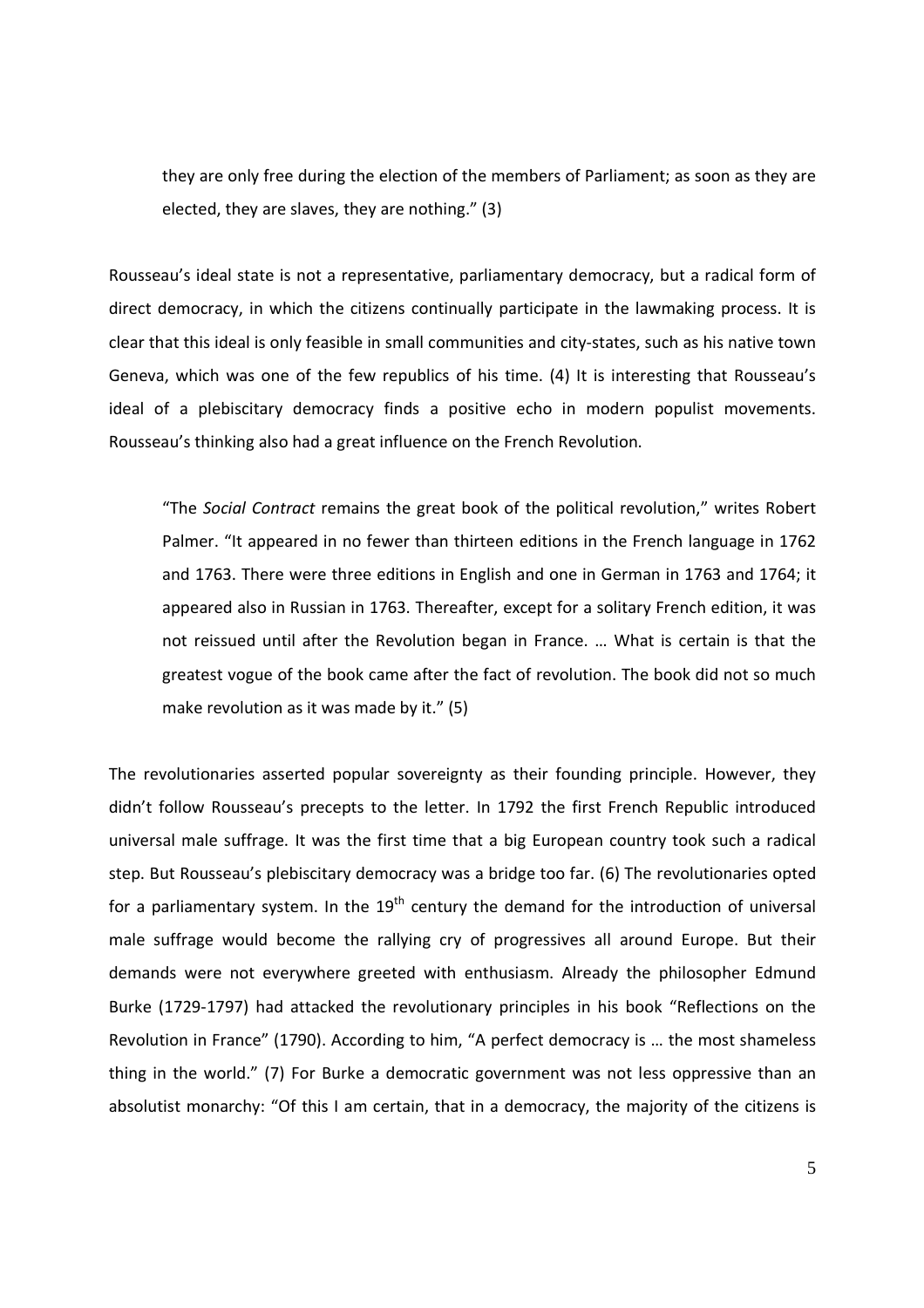capable of exercising the most cruel oppressions upon the minority…" (8) The German philosopher Hegel (1770-1831), was not more positive. He wrote in his Philosophy of Right (1820): "Popular sovereignty, taken as the opposite of the sovereignty of the monarch, is the usual way in which one has begun to talk about popular sovereignty – as such, popular sovereignty belongs to the confused ideas, which are based on the chaotic conception of people. The people, without its monarch … is a formless mass …" (9) Hegel was a conservative Prussian philosopher. It would be naïve to expect him to argue in favor of universal suffrage or popular sovereignty. The same is true of his contemporary, the French philosopher Joseph de Maistre ((1753-1821), a fierce critic of the French Revolution, who wrote in "Les soirées de Saint Pétersbourg" (1821): "How many arguments cannot be found to prove that sovereignty comes from the people. However, nothing is less true. Sovereignty is always taken, never given ..." (10) De Maistre shares Hegel's contempt for the people. "The people," he wrote, "…is always a child, always foolish, always absent." (11) One could, therefore, only expect the worst: "To hear these defenders of democracy talk, one would think that the people deliberate like a committee of wise men, whereas in truth judicial murders, foolhardy undertakings, wild choices, and above all foolish and disastrous wars are eminently the prerogatives of this form of government."(12)

In England, although a country often praised for its moderation and tolerance, the enthusiasm for universal suffrage was scarcely greater. "In England," wrote Polanyi, "it became the unwritten law of the Constitution that the working class must be denied the vote. The Chartist leaders were jailed … and the mere demand for the ballot was often treated as a criminal act by the authorities. Of the spirit of compromise allegedly characteristic of the British system  $-$  a later invention – there was no sign. Not before … an upper layer of skilled workers had developed their unions and parted company with the dark mass of poverty-stricken laborers … was their better-paid stratum allowed to participate in the nation's councils. Inside and outside England … there was not a militant liberal who did not express his conviction that popular democracy was a danger to capitalism." (13) Not only was revolutionary communism a specter that haunted Europe, but so was the extension of suffrage to include the working classes. It was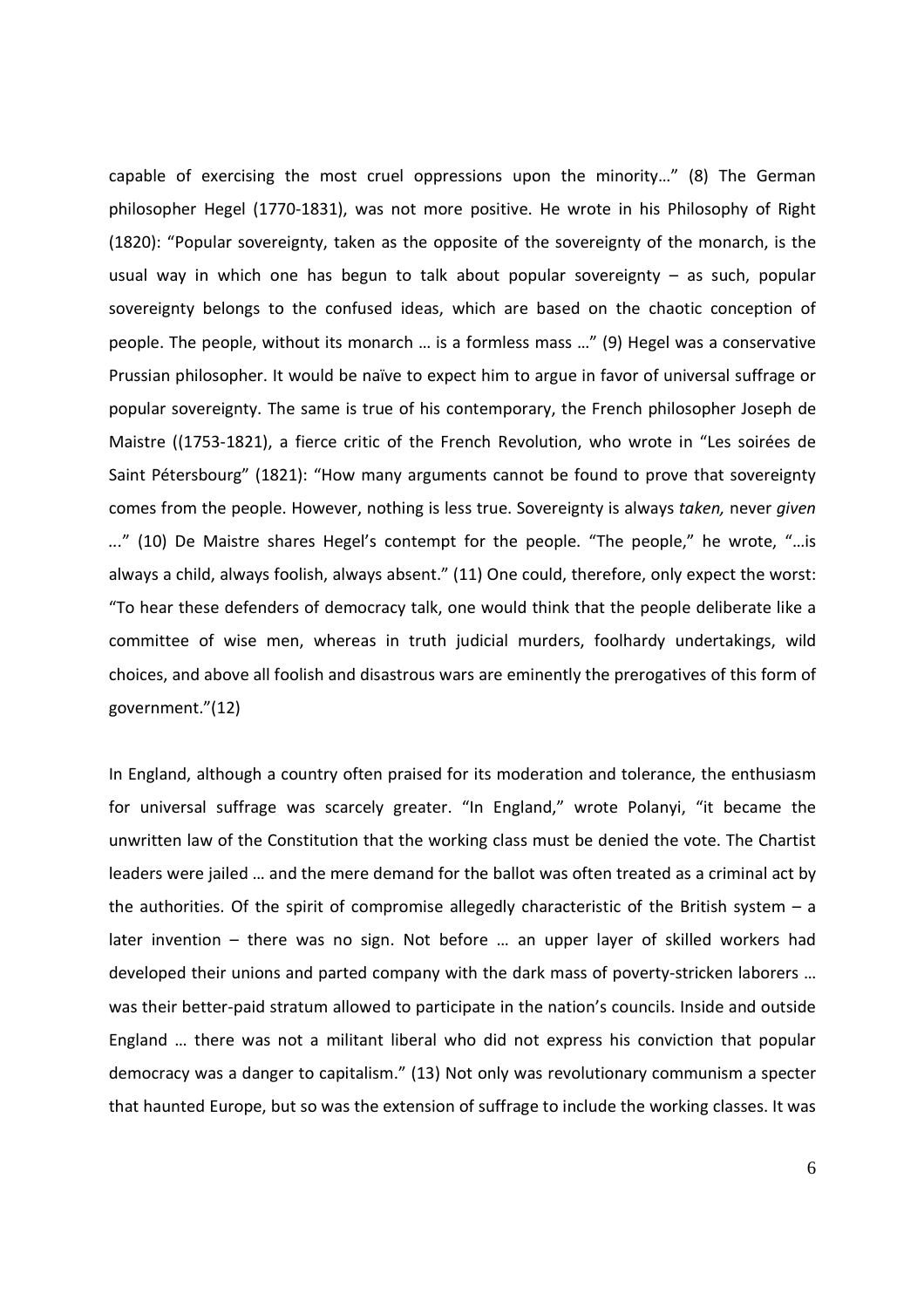one of the great battles of the  $19<sup>th</sup>$  century. The propertied classes, which already disposed of the right to vote, looked on sadly as these "rude masses" demanded equal rights.

In his essay "Representative Government – What is it Good For?" (1857) the sociologist Herbert Spencer (1820-1903) formulated very well the general feelings of the 'sensible and rightminded' English bourgeois, confronted with this threatening movement, writing: "And in the lower and larger class … he will perceive an almost hopeless stupidity. Without going the length of Mr. Carlyle, and defining the people as "twenty-seven millions, mostly fools," he will confess that they are but sparely gifted with wisdom." (14) Was this population, supposed to be composed of pure idiots, not prone to choose also idiots as their representatives? "Even were electors content to choose the man proved by general evidence to be the most far-seeing, and refrained from testing him by the coincidence of his views with their own, there would be small chance of their hitting on the best. But judging on him, as they do, by asking him whether he thinks this or that crudity which they think, it is manifest that they will fix on one far removed from the best. Their deputy will be truly representative; - a representative, that is, of the average stupidity." (15) And Spencer continued: "Then, again, as to intelligence. Even supposing that the mass of electors have a sufficiently decided will to choose the best rulers, what evidence have we of their ability?" (16) This ability they seem to be completely lacking. And for this reason, he lamented: "The best men are generally not in the governing body." (17) But then, suddenly, after having reproduced the well-known rant of his contemporaries against universal suffrage, Spencer changes his argumentation. Working class people may lack the necessary education to understand all the details and intricacies of government. However, this does not mean that they cannot make a sound judgment on the big picture:

"Though its mediocrity of intellect makes it incompetent to oversee and regulate the countless involved processes which make up the national life; it nevertheless has quite enough intellect to enact and enforce those simple principles of equity which underlie the right conduct of citizens to one another. These are such that the commonest minds can understand their chief applications. Stupid as may be the average elector, he can see the propriety of such regulations as shall prevent men from murdering and robbing;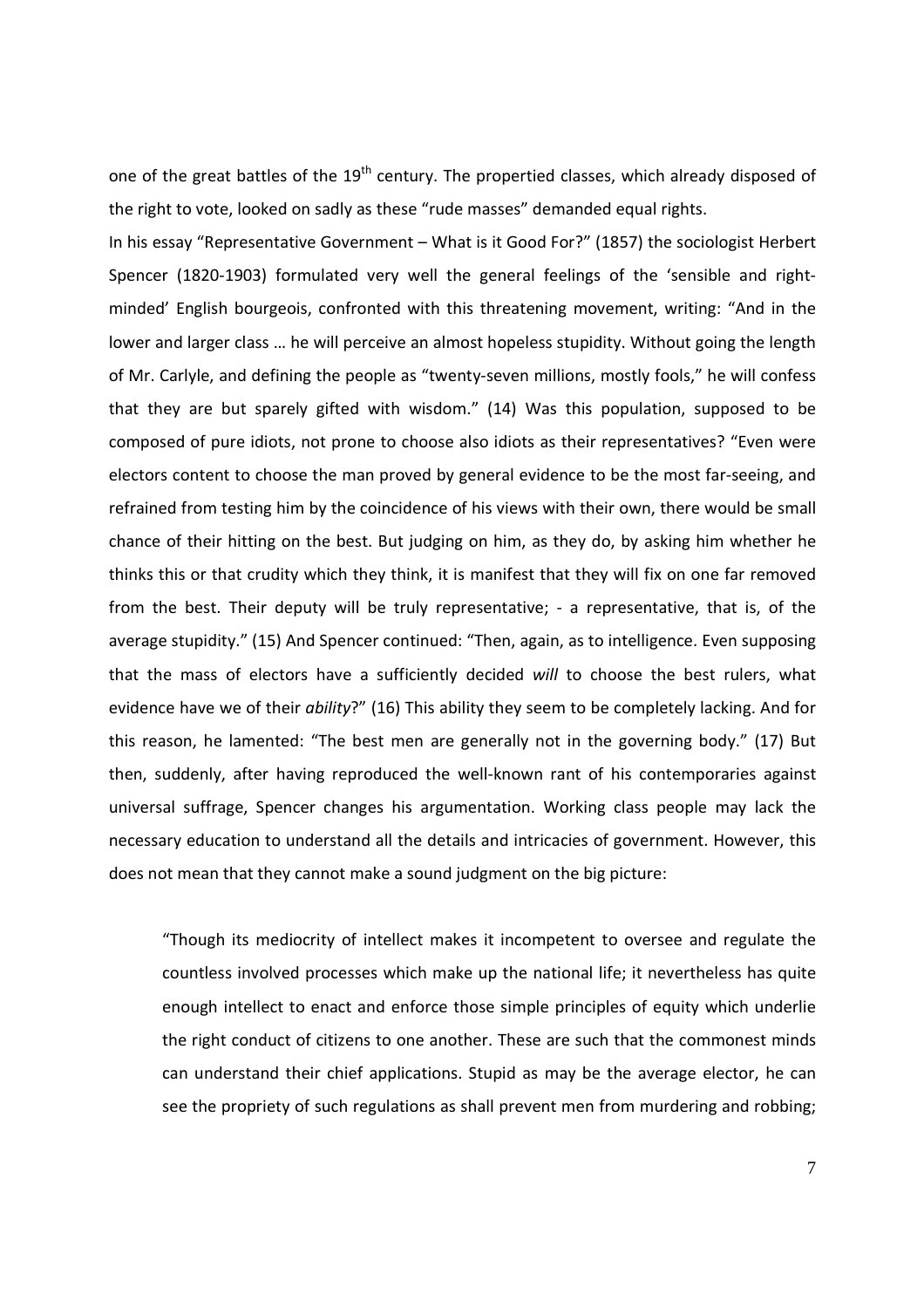he can understand the fitness of laws which enforce the payment of debts; he can perceive the need of measures to prevent the strong from tyrannizing the weak; and he can feel the rectitude of a judicial system that is the same for rich and poor." (18) Therefore, he concludes: "By its origin, theory, and results, representative government is shown to be the best for securing justice between class and class, as well as between man and man." (19)

#### JOHN STUART MILL ON UNIVERSAL SUFFRAGE: THE NEED FOR EDUCATION

Spencer wrote these words in 1857. Four years later, in 1861, John Stuart Mill (1806-1873) would publish his book "Considerations on Representative Government," which would have a great influence on the discussion, not only in England, but also abroad. Although John Stuart Mill was a progressive liberal, he was less positive than Spencer on the consequences of universal male suffrage, writing: "The opinions and wishes of the poorest and rudest class of labourers may be very useful as one influence among others on the minds of the voters, as well on those of the Legislature; and yet it might be highly mischievous to give them the preponderant influence, by admitting them, in their present state of morals and intelligence, to the full exercise of the suffrage." (20) Stuart Mill considered the lower classes not fit to vote, due to "their present state of morals and intelligence." They were, according to him, morally and intellectually deficient and even not capable of understanding the "simple principles of equity" Spencer thought them able to grasp. In his Autobiography Mill wrote that "so long as education continues to be so wretchedly imperfect, we dreaded the ignorance and especially the selfishness and brutality of the mass …" (21) Did this mean that for Stuart Mill universal suffrage remained a chimera and that the lower classes should forever be excluded? No, because he emphasizes that "no arrangement of the suffrage … can be permanently satisfactory, in which any person or class is peremptorily excluded; in which the electoral privilege is not open to all persons of full age who desire to obtain it." (22) However, for Mill this is a long-term goal. In order to reach this goal one has first to educate the ignorant class. "I regard it as wholly inadmissible," wrote Mill, "that any person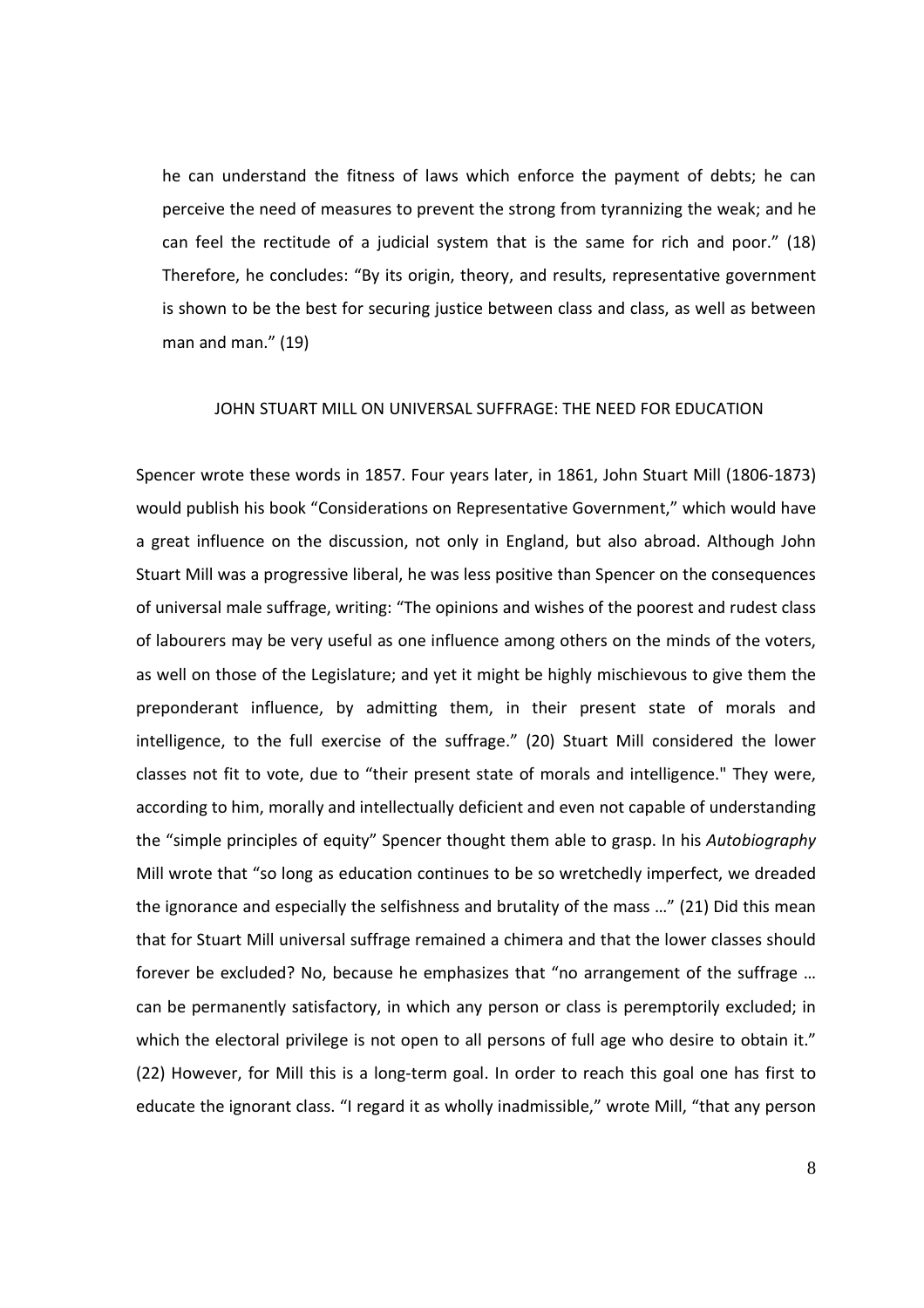should participate in the suffrage, without being able to read, write, and, I will add, perform the common operations of arithmetic. Justice demands, even when the suffrage does not depend on it, that the means of attaining these elementary acquirements should be within the reach of every person, either gratuitously, or at an expense not exceeding what the poorest, who can earn their own living, can afford."(23) Mill's remedy, therefore, is clear: "Universal teaching must precede universal enfranchisement."(24) According to Crawford Macpherson John Stuart Mill "took the people not as they were but as he thought them capable of becoming." (25) However, even this precondition seems not to reassure Mill completely, who emphasized, for instance, that an assembly, "which votes the taxes … should be elected exclusively by those who pay something towards the taxes imposed." (26) Because "those who pay no taxes, disposing by their votes of other people's money, have every motive to be lavish, and none to economize." (27) Giving the poor a vote on these financial matters "amounts to allowing them to put their hands into other people's pockets." (28) Mill's reluctance towards the introduction of universal suffrage becomes clear also in his proposal to give more votes to persons "superior in knowledge and intelligence." They could be entitled to a plurality of votes: two votes, or, maybe, even three. He refrains, however, from linking this proposal to property:

"I hasten, to say, that I consider it entirely inadmissible, unless as a temporary makeshift, that the superiority of influence should be conferred in consideration of property. I do not deny that property is a kind of test; education, in most countries, though anything but proportional to riches, is on the average better in the richer half of society than in the poorer. But the criterion is so imperfect; accident has so much more to do than merit with enabling men to rise in the world …" (29)

John Stuart Mill could have added that material wealth in itself doesn't foster the democratic spirit of the citizens, as has been observed by Otfried Höffe, who wrote: "Anyway economic improvements by themselves don't promote democratic maturity. They can also increase only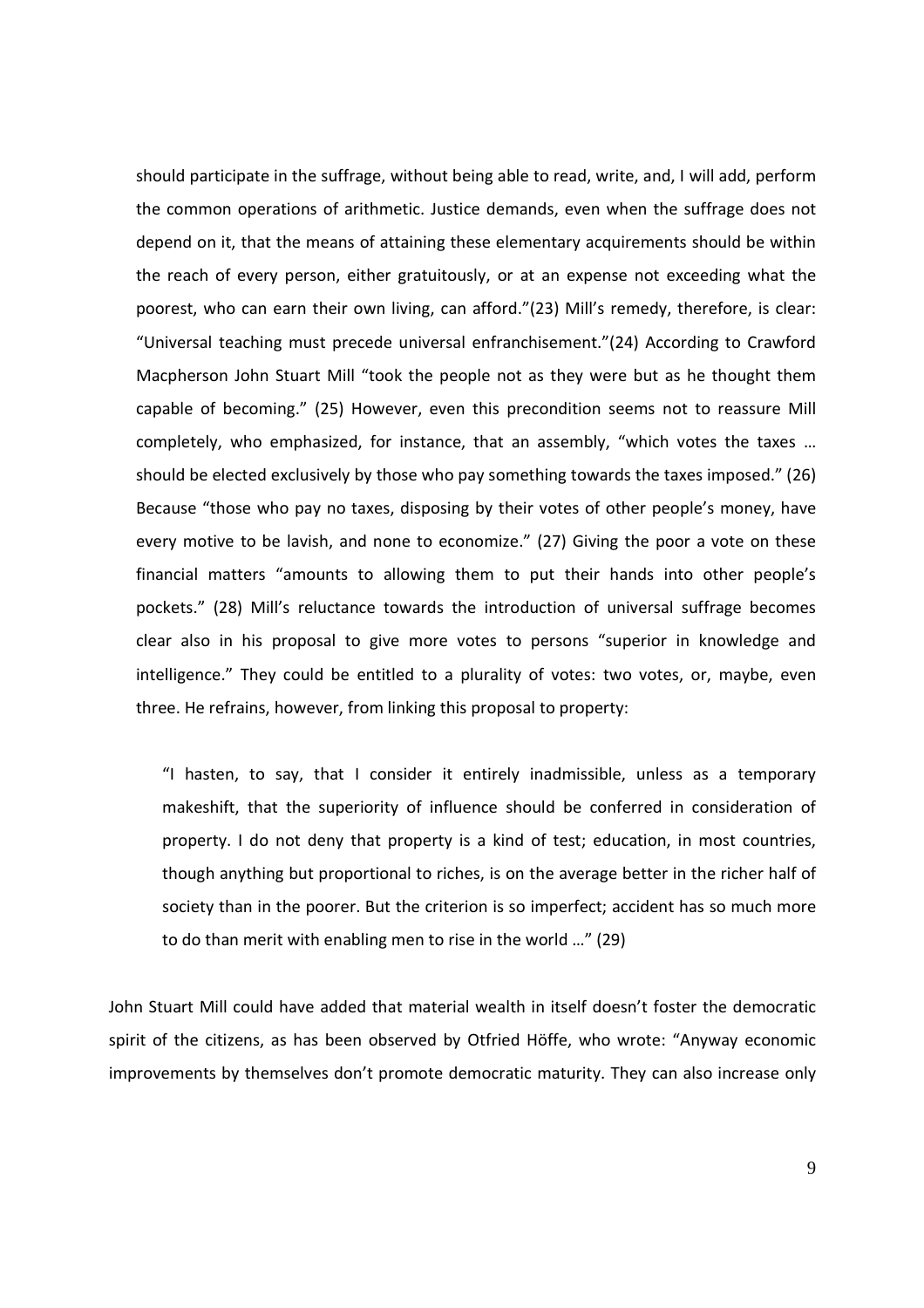the ability to consume and at the same time weaken the interest in the common good … politically mature citizens don't need many material goods." (30)

#### DOUBTS ABOUT THE EFFECTS OF UNIVERSAL SUFFRAGE

John Stuart Mill is a progressive liberal, but he is a reluctant democrat. He acknowledges the legitimacy of universal suffrage, but is afraid of its unpredictable consequences. Liberals, although in favor of extending the franchise, were by no means unqualified supporters of universal suffrage. Because they were not only political liberals, but also economic liberals, who feared that universal suffrage could negatively impact the existing property rights and capitalist market economy. For them the central question was: "Would property be safe and government remain limited if political rights were extended to the whole population, including the propertiless masses? Few liberals thought so: somehow a line had to be drawn so that those who might threaten the property system were excluded." (31) An example is the liberal Whig Thomas Macaulay (1800-1859), who was in favor of extending suffrage in the reform of 1832, but opposed universal suffrage. According to him the poor were unfit to vote: "The poorer class of Englishmen, who are not and who cannot in the nature of things be, highly educated, to say that distress produces on them its natural effects … that it blinds their judgment, that it inflames their passions, that it makes them prone to believe those who flatter them, and to distrust those who would serve them." (32) The real problem, according to Macaulay, was not only the common people's ignorance and manipulability, but also its greed. The working class could be expected to use its voting rights to plunder the rich. The results of this would be felt in the second generation when there would be a lack of accumulated capital. For this reason, according to Macaulay, "the higher and middling orders are the natural representatives of the human race. Their interest may be opposed in some things to that of their poorer contemporaries; but it is identical with that of the innumerable generations which are to follow." (33)

Given the fact that even progressive liberals had their reservations, it was clear that the fight for universal suffrage was far from being won. These doubts were also fed by events in France,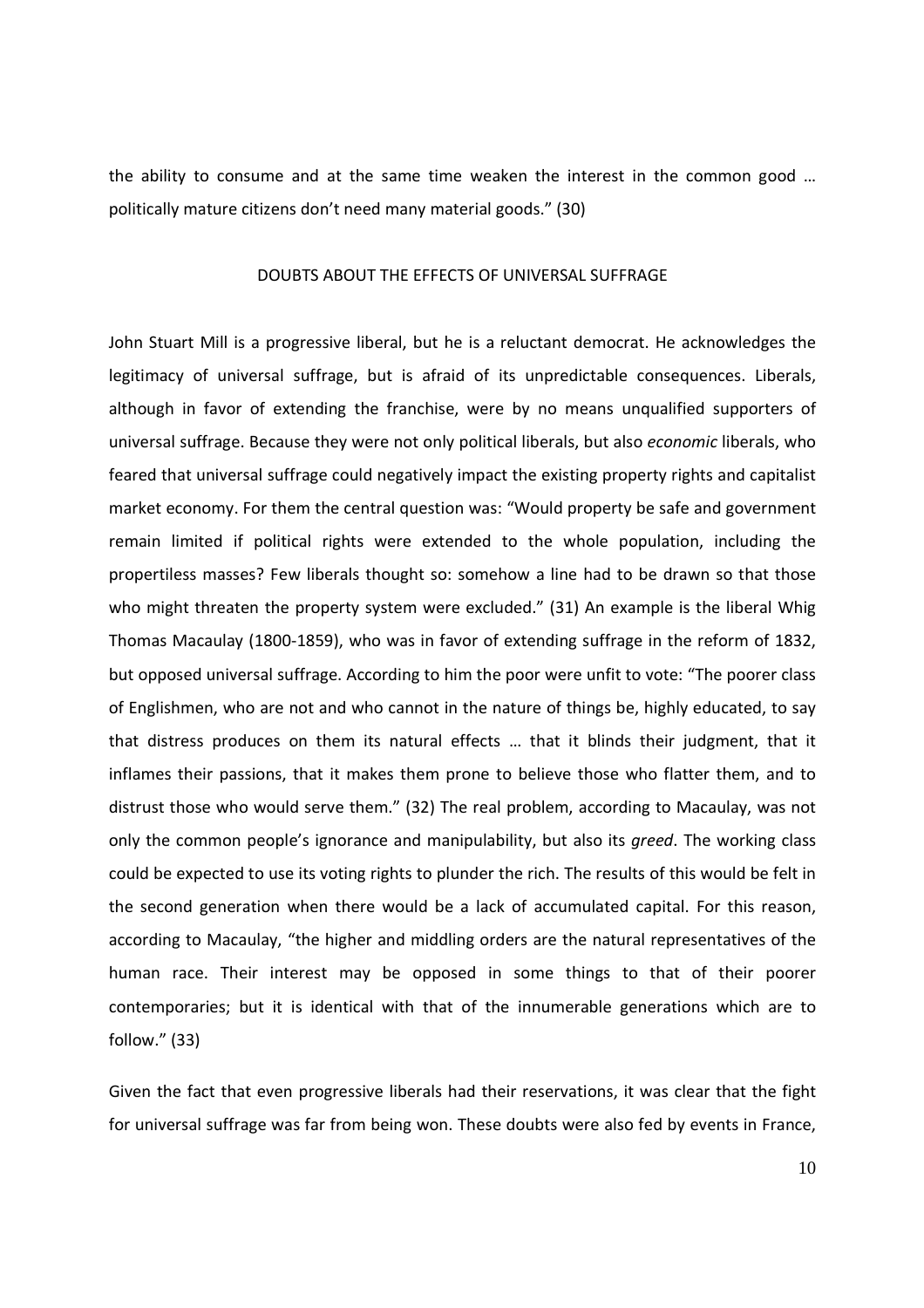where, on March 5, 1848 - some weeks after the Revolution - universal male suffrage was introduced. This meant in fact the enfranchisement of the rural population, which in the presidential election voted massively for Napoleon's nephew Louis-Napoléon Bonaparte. The liberal bourgeoisie was outraged. The French republican politician Jules Ferry "spoke extremely bitter and contemptuous words on rural France … depicting the farmer as a superstitious being, naïve and uncultivated, without any political comprehension, passively submissive." (34) Writers and artists also expressed their doubts, as, for instance, the Norwegian playwright Henrik Ibsen (1828-1908), who let the hero in the play "An Enemy of the People" (1882) cry out: "Who forms the majority in any country? I think we'd all have to agree that the fools are in a terrifying, overwhelming majority all over the world! But in the name of God it can't be right that the fools should rule the wise!" (35) The German philosopher Friedrich Nietzsche (1844- 1900) was no more positive, writing, in Menschliches, Allzumenschliches (1878): "The contempt, the decay, and the demise of the state … is the consequence of the democratic concept of the state." (36) He repeated this eleven years later in Götzendämmerung (1889): "Democratism [sic] was always the form of decline of the organizing force: I have already characterized … modern democracy as the form of decay of the state." (37) Nietzsche's opinion is interesting, because he was a citizen of Imperial Germany, a country, which, after its unification in 1871, had introduced universal male suffrage. (38) Nietzsche, therefore, knew the new system firsthand. However, this new German "parliamentary democracy" was a far cry from the liberal ideal. Bismarck had learned from the French experience in 1848 that universal suffrage, instead of being a danger, could rather be a support for the authorities, due to the conservative vote of the rural population. Opponents were ruthlessly repressed. In 1878 Bismarck had outlawed the SAP, the Socialist Workers Party, which was the main opposition party. Hundreds of workers' organizations were banned and thousands of activists were arrested or fled the country. Although most socialists were able to keep their parliamentary seats, due to the fact that these were not party seats, but individual mandates, their influence was restricted: the Emperor appointed the government and the parliament had only some elementary voting rights. Bismarck, who was himself responsible for the introduction of universal male suffrage in Germany, warned in his memoirs for the "social democratic follies … the attraction of which lies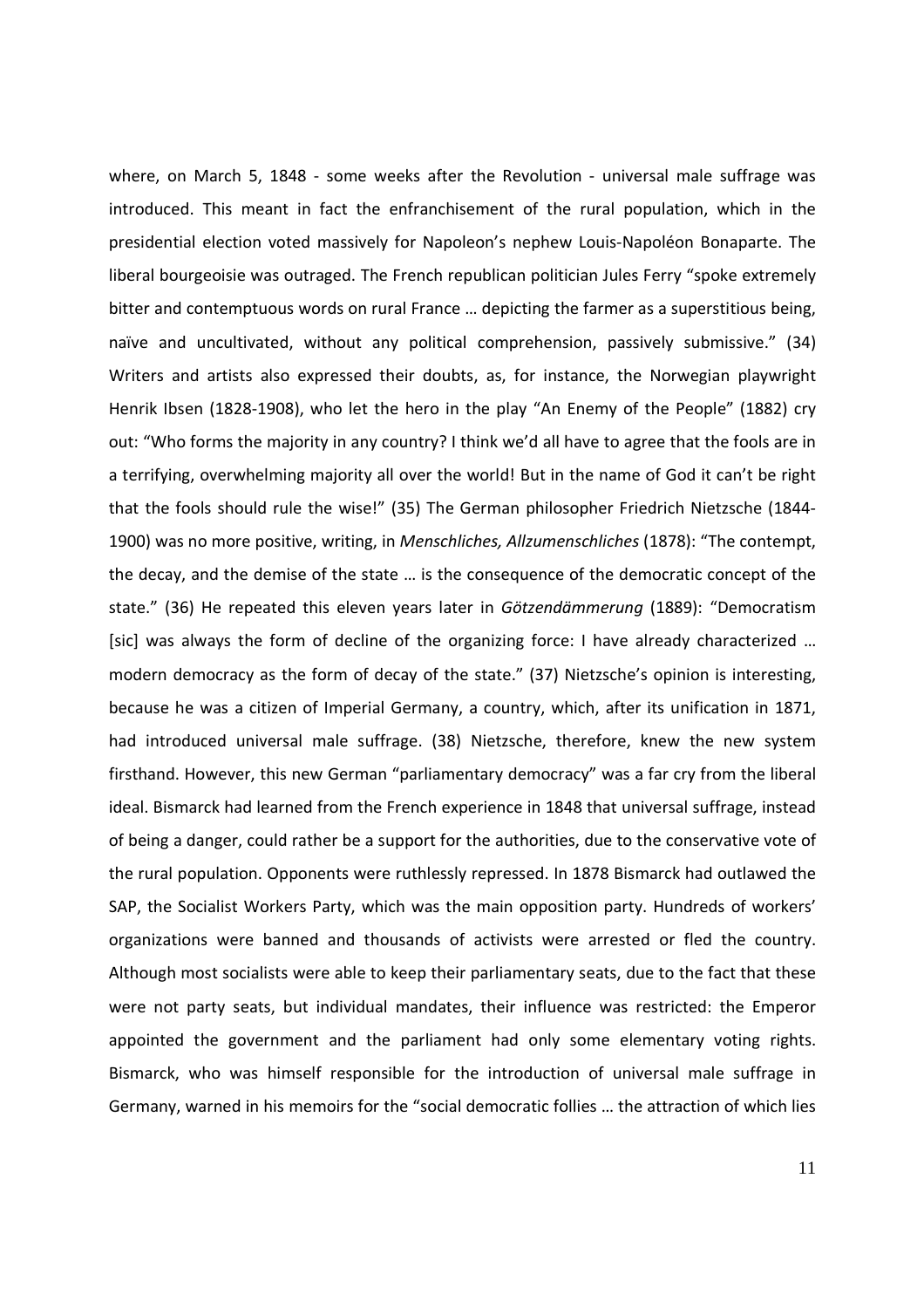in the fact that the intelligence of the masses is so stupid and underdeveloped that - led by its own cupidity - it lets itself be fooled by the rhetoric of able and ambitious leaders. Its only counterweight is the influence of the educated class …" (39) But Bismarck does not regret the introduction of universal male suffrage, explicitly stating: "Still today I consider universal suffrage not only in theory, but also in practice a justified principle, if only the secret ballot would be removed …" (40) Bismarck's solution for the problem "that the intelligence of the masses is so stupid and underdeveloped" is not universal education, as was advocated by John Stuart Mill, but the abolition of the secret ballot. By abolishing the secret ballot workers would be "disciplined", making them vote more in line with "the educated" – which, in practice, would mean that the workers, knowing that their employers would be informed how they voted, would become more cautious and think twice before casting their ballot for a socialist.

Doubts, therefore, prevailed, even in those countries where the franchise had been extended, or – as in the case of Germany – where universal male suffrage had been introduced. One of the arguments against democracy was that it might be feasible in a small city-state, but not in a large country. Democracy, wrote De Maistre for instance, "is suitable only for very small nations." (41) "A great republic is impossible, since there has never been a great republic." (42) However, even as early as 1796, when he wrote this last sentence, there was a living example that a democracy was possible in a large state: the United States of America. De Maistre is not convinced: "America is often cited to us," he writes, "I know nothing so provoking as the praise showered on this babe-in-arms: let it grow." (43) For De Maistre the American experience of representative democracy is too short to be taken seriously. "In general, all democratic governments are only transitory meteors, whose brilliance excludes duration …," (44) he writes. But the American experience with a democratic government (45) was far from a "transitory meteor." In the  $19<sup>th</sup>$  century it became for European liberals a model to emulate. (46)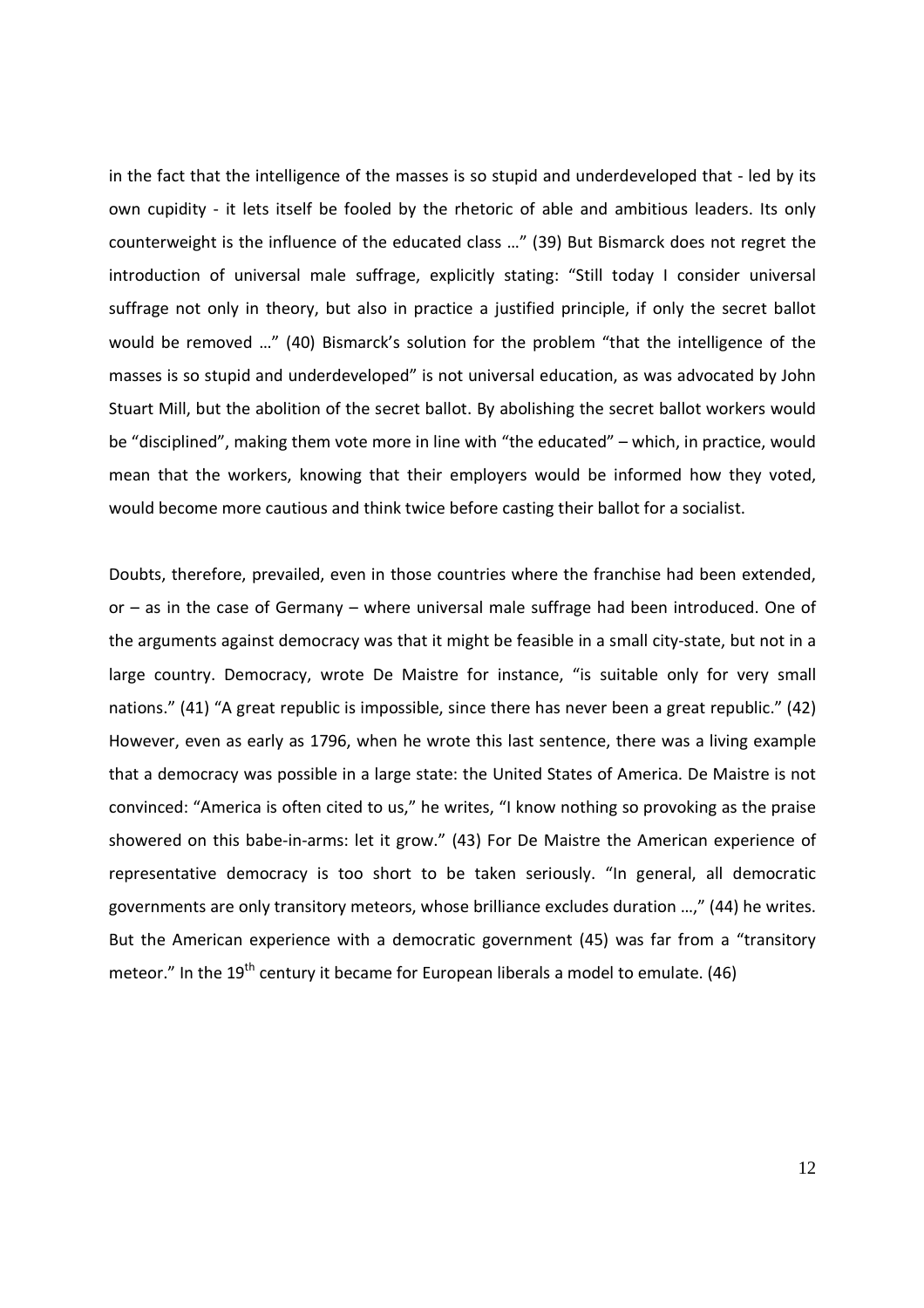#### TOCQUEVILLE ON THE COMMON MAN'S JEALOUSY OF THE RULING CLASS

This was particularly true for Alexis de Tocqueville (1805-1859), a French aristocrat and political philosopher who, in 1831, made a study tour through the United States. He published the results in two books, titled On American Democracy. It is interesting to read how Tocqueville describes his first impressions after his arrival:

"On my arrival in the United States I was surprised to discover how praiseworthy, in general, the citizens were, and how little this was the case for politicians. Today, in the United States remarkable men seldom occupy public office… One can cite different causes for this phenomenon … to get an exact idea of the character of a single man … the people never have the time … they have to make their judgment in haste … It is the reason that all kinds of charlatans know full well the secret of how to please, while, more often, the people's real friends don't succeed." (47)

In the first place it strikes the reader that Tocqueville does not blame the ordinary citizen, whom he finds "praiseworthy." It is the politicians, who attract his attention. Many of them are "charlatans," who know "the secret of how to please." How did they succeed in being elected? In Europe one would immediately have pointed at the intellectual deficiency of the popular electorate. But for Tocqueville it is not only a question of lack of education and time. He mentions another factor: feelings of "bitterness" and "jealousy" in the common people, because despite the official democratic ideology of equality, some are more successful than others. "In the United States," writes Tocqueville, "the people don't hate the higher classes of society; but they feel little sympathy for them and keep them deliberately outside the power centers; they don't fear great talents, but they have little appreciation for them." (48) This is quite an interesting observation and provides, maybe, a clue to a better understanding of modern populist movements. Because the fact that the best and the most brilliant are not elected to govern the country is not attributed here to the intellectual deficiency of the electorate, but to a quite different factor: jealousy. The popular voter can very well discern who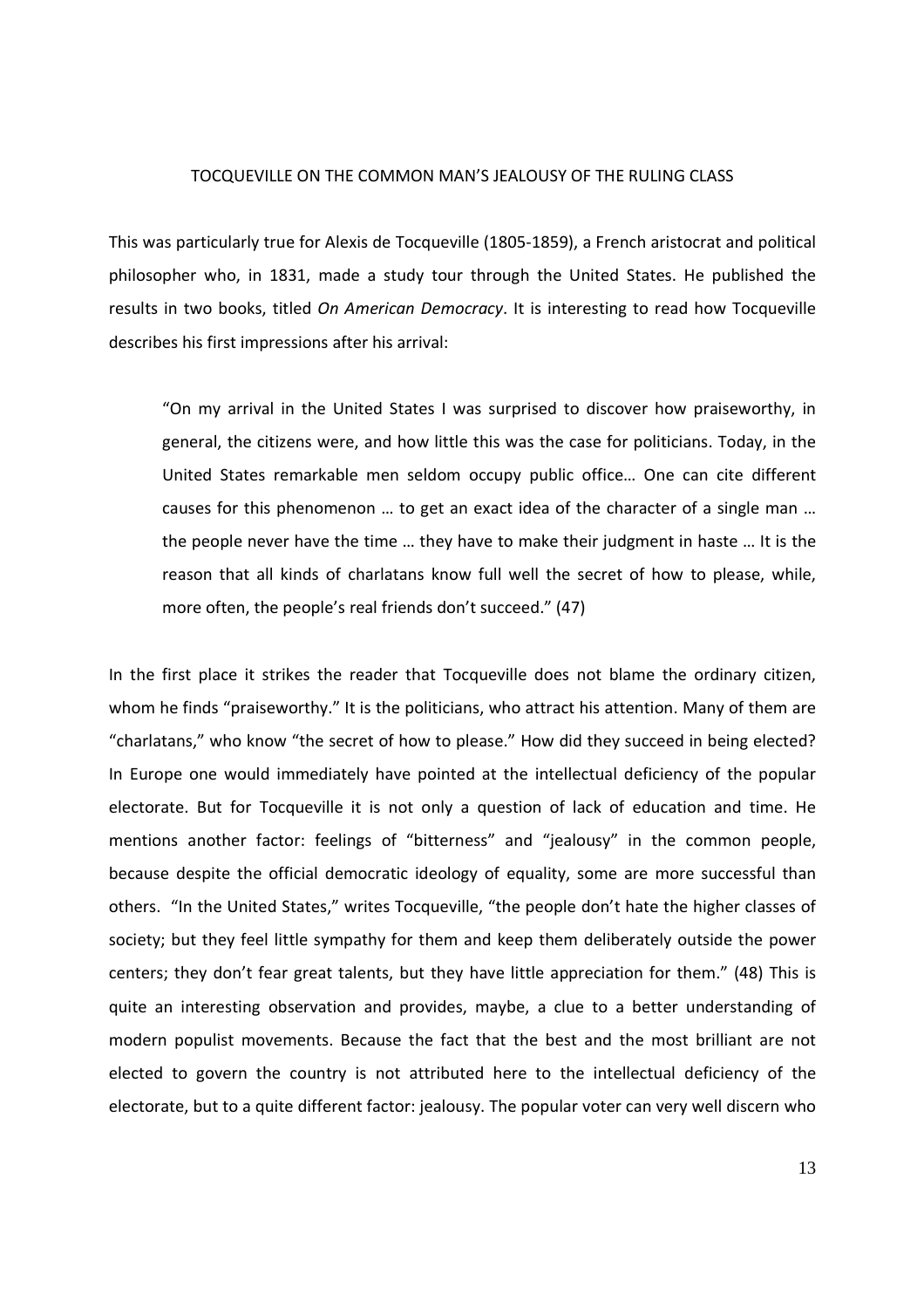are the most capable, but he doesn't want them to rule the country. A similar observation has been made by Michael Walzer, who wrote that in the American democracy "a certain hostility to the claims of the educated classes has always been present." (49) This means that the populist temptation is an ever present latent phenomenon in American politics. But not only there. In Europe, Latin America, and the new democracies of Asia and Africa also, populist movements and upheavals have increasingly become the normal accompaniments to democratic and democratizing governments. And the "common man's "jealousy of the ruling class," observed by Tocqueville, is one of their driving forces. Not satisfied with the status quo these movements want "change" without having a clear idea what kind of change they want. According to Taguieff they are tempted by "a wild rush forward toward chaos … revolts could sweep the European space expressing the resentment and the desire for vengeance of those people who feel abandoned, excluded and despised."(50)

Despite these criticisms universal suffrage has been introduced worldwide and one might think that today there is no one left, who dares to jeopardize the egalitarian principle of one man one vote. Is there really no one? In his book Against Democracy, Jason Brennan proposes to replace democracy by an "epistocracy." "When it comes to politics," he writes, "some people know a lot, most people know nothing, and many people know less than nothing." (51) The "knownothings" should be prevented from voting. One solution, he writes, would be to introduce a "voter qualification exam." Such an exam, which the author compares with a driving licence, "would screen out citizens who are badly misinformed or ignorant about the election, or who lack basic scientific knowledge … Alternatively, the test might be entirely nonideological. We might simply require potential voters to solve a number of logic and mathematics puzzles, or be able to identify 60 percent of the world's countries on a map." (52) Brennan proposes also other variants. One of these is a "plural voting system": "We might decide that everyone gets one vote at age sixteen, five more votes if they graduate high school, five more votes if they get a bachelor's degree, and five more for a graduate degree." (53) It is clear that Brennan's proposals, which undermine the fundamental equality of citizens, will bring us back to the 19<sup>th</sup> century, repeating the arguments of those who considered the poor masses too uneducated to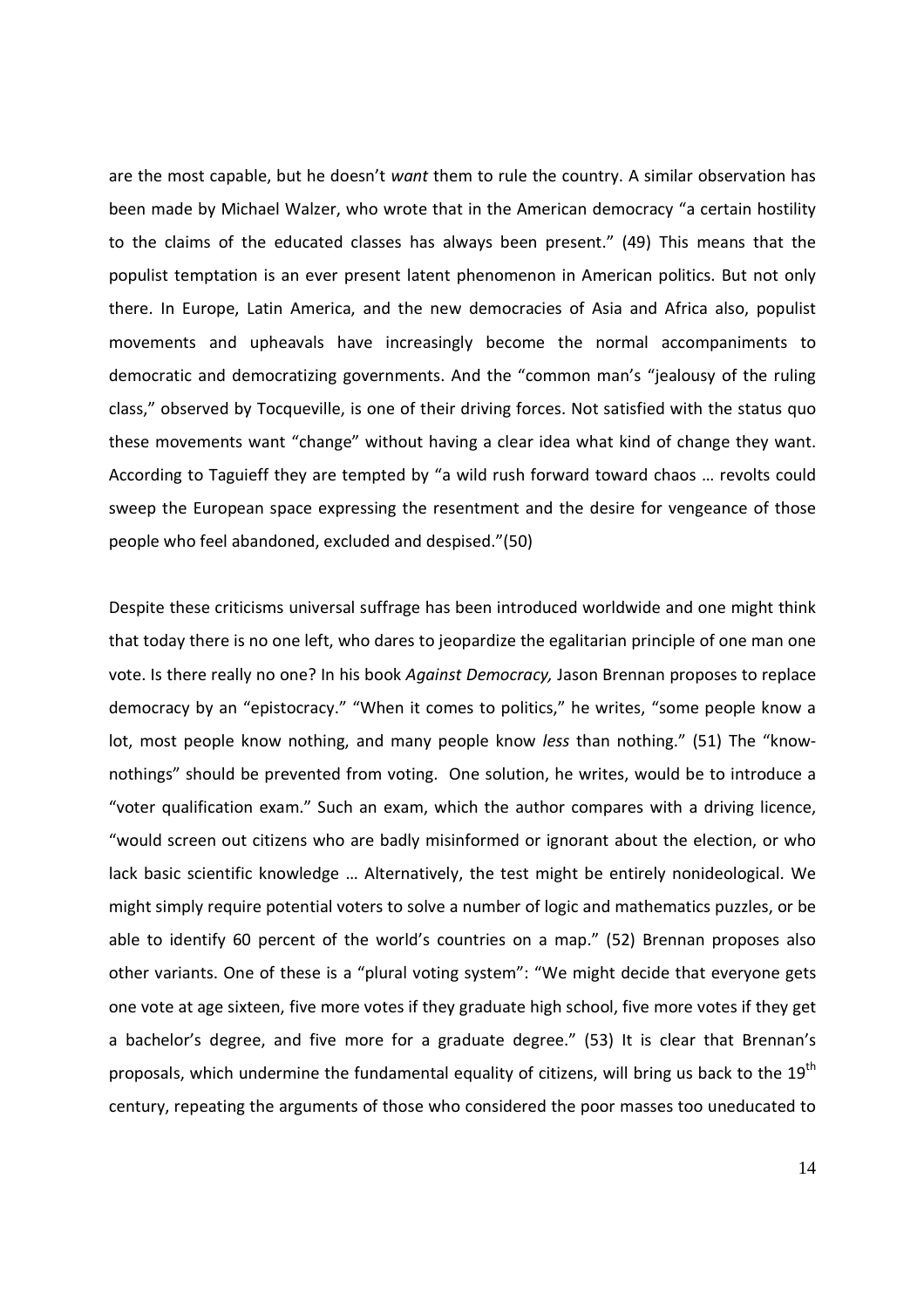grant them the right to vote. Proposals to assign extra votes to the higher educated, instead of reducing populism, can be expected rather to enhance the problem, because these proposals not only undermine the principles of representative liberal democracy, but they equally ignore the societal roots of the present populist wave.

#### N O T E S

- (1) In France as late as 1944, followed by Italy in 1946, and Greece in 1952.
- (2) Benedict de Spinoza, A Theologico-Political Treatise, in Benedict de Spinoza, A Theologico-Political Treatise and A Political Treatise, with an introduction by R. H. M. Elwes, (New York: Dover Publications, Inc., 1951), p. 207.
- (3) Jean-Jacques Rousseau, "Du contrat social," in Œuvres Complètes de Jean-Jacques Rousseau, Tome III, (Paris: Gallimard, 1964), pp. 429-30.
- (4) Montesquieu shared Rousseau's opinion that republics were only feasible in small territories. "It is characteristic for a republic," he wrote in De l'esprit des lois (1748), "that it has only a small territory." (Montesquieu, "De l'esprit des lois," in Montesquieu, Œuvres Complètes, (Paris : Éditions du Seuil, 1964), p. 575). Also Voltaire emphasized that republics could only be small: "Very few republics are to be found on earth. Men seldom deserve to govern themselves. This happiness seems to be the lot only of small nations hidden in islands, or between mountains, like rabbits who hide from the carnivorous animals; but in the end they are found and devoured." (Voltaire, Philosophical Dictionary, (London and New York: Penguin, 2004), p. 193). These authors wrote their works before the American Revolution, which would challenge this received wisdom by founding the world's first democratic republic of continental size.
- (5) R. R. Palmer, The Age of the Democratic Revolution A Political History of Europe and America 1760-1800, (Princeton: Princeton University Press, 1974), p. 119. Cf. also Jonathan I. Israel, Democratic Enlightenment – Philosophy, Revolution, and Human Rights 1750-1790, (Oxford and New York: Oxford University Press, 2011), pp. 641-42: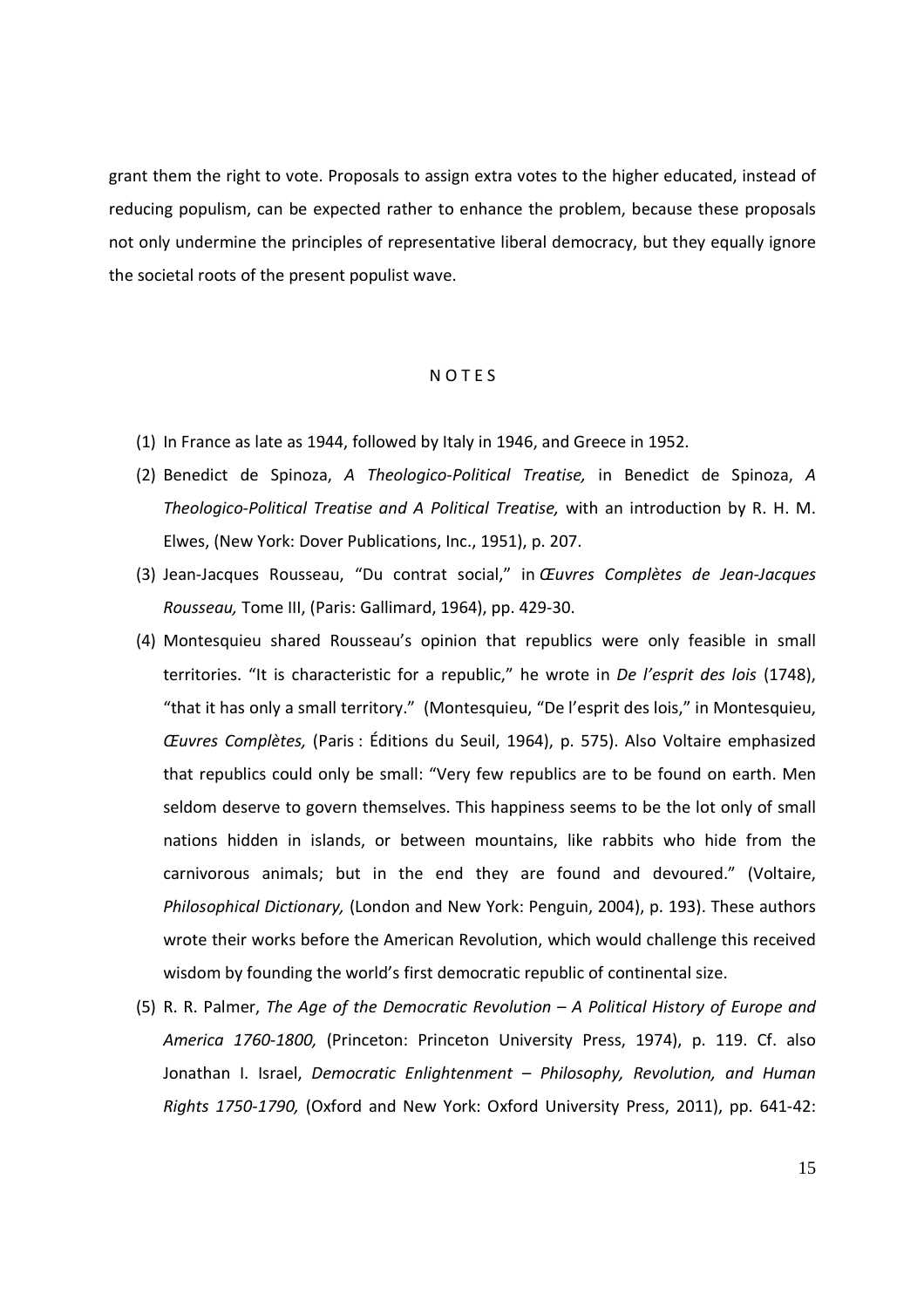"Among the most powerful and eloquent writers of his century, Rousseau re-emerged as a major rhetorical and intellectual force during the Revolution … Rousseau, whether or not acknowledged by name, was the Revolution's most quoted, useful, and constantly fertile fund of slogans, phrases, and reform proposals of all kinds."

- (6) Cf. Israel, op. cit., p. 644: "The whole principle of 'representatives' and representative democracy … was incompatible with Rousseau and yet fundamental to the Revolution."
- (7) Edmund Burke, Reflections on the Revolution in France, (London: Dent, 1971), p. 90.
- (8) Ibid., pp. 121-22.
- (9) Georg Wilhelm Friedrich Hegel, Grundlinien der Philosophie des Rechts, (Helmut Reichelt, ed.), (Frankfurt am Main, Berlin and Vienna: Verlag Ullstein, 1972), Par. 279, p. 251.
- (10) Joseph de Maistre, "Les soirées de Saint-Pétersbourg," in Joseph de Maistre, Œuvres, (Paris: Robert Laffont, 2007), p. 705. (Emphasis in original, MHVH).
- (11) Joseph de Maistre, "Considerations on France," in Jack Lively (ed.), The Works of Joseph de Maistre, with a foreword by Robert Nisbet, (New York: Schocken Books, 1971), p. 67.
- (12) Joseph de Maistre, "Study on Sovereignty," in Jack Lively (ed.), The Works of Joseph de Maistre, op. cit., p. 125.
- (13) Karl Polanyi, The Great Transformation The Political and Economic Origins of Our Time, (Boston: Beacon Press, 1957), 226.
- (14) Herbert Spencer, "Representative Government What is it Good For?" (1857) in Herbert Spencer, The Man Versus the State, With Six Essays on Government, Society, and Freedom, (Indianapolis: Liberty Fund, 1981), p. 344.
- (15) Ibid., p. 352.
- (16) Ibid., p. 343.
- (17) Ibid., p. 339.
- (18) Ibid., p. 377.
- (19) Ibid., p. 379. This same optimism we find in Montesquieu as regards the choice of the representative. Even if one is a complete layman in politics one can know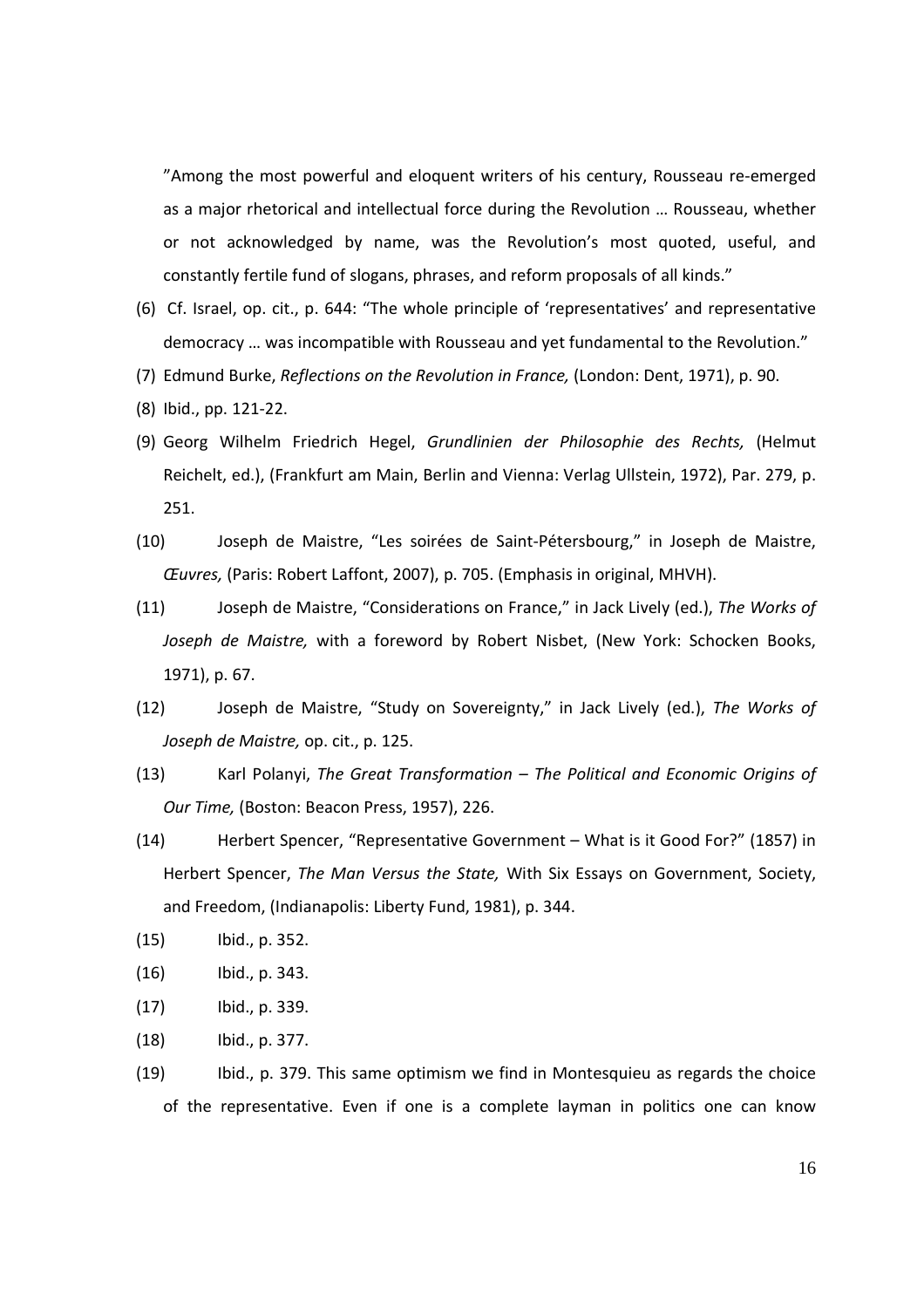whether the representative one chooses is more enlightened than most others. (Cf. Montesquieu, "De l'esprit des lois," op. cit., pp. 587-88: "It was certainly a great defect in most ancient republics that the people had the right to take active measures, which had in some way to be executed, something of which they are totally incapable. The people should only participate in government by choosing the representatives, something of which they are completely capable. Because if only few people know how to assess exactly a man's capabilities, everyone is capable of knowing, in general, if the one he is choosing is more enlightened than most others.").

- (20) John Stuart Mill, Considerations on Representative Government, Introduction by F. A. Hayek, (South Bend, IN: Gateway Editions, 1962), reprint of the original 1861 edition, p. 213.
- (21) John Stuart Mill, Autobiography of John Stuart Mill, with a preface by John Jacob Coss, (New York: Columbia University Press, 1960), p. 162.
- (22) Ibid., p. 170.
- (23) Ibid.
- (24) Ibid., p. 171. Mill proposes a test for the voter who presents himself: "It would be easy to require from everyone who presented himself for registry, that he should, in the presence of the registrar, copy a sentence from an English book, and perform a sum in the rule of three; and to secure, by fixed rules and complete publicity, the honest application of so very simple a test. This condition, therefore, should in all cases accompany universal suffrage …" (Ibid., p. 172). Herbert Spencer will criticize Mill's belief in popular education as a means to create a responsible electorate. "That popular education results in an extensive reading of publications which foster pleasant illusions rather than of those which insist on hard realities," he wrote, "is beyond question." (Herbert Spencer, The Man Versus the State, op. cit., p. 51).
- (25) C. B. Macpherson, Democratic Theory Essays in Retrieval, (Oxford: Oxford University Press, 1979), 174. It is interesting that Tocqueville in 1835 in a letter to Stuart Mill is already expressing his agreement with the English step-by-step approach to extend the franchise. As concerns the English democrats, writes Tocqueville, "at least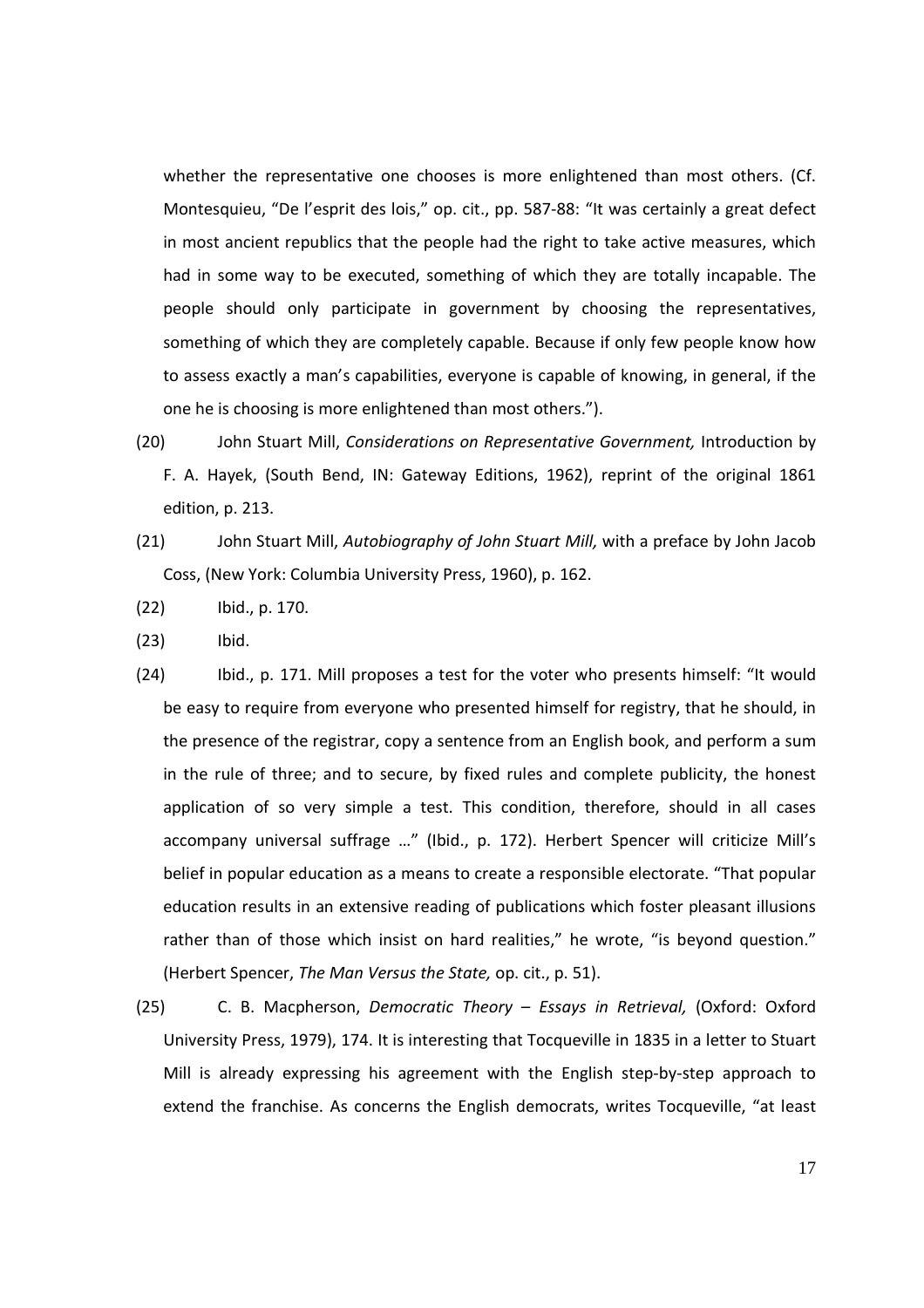their goal is the real goal which friends of democracy should choose. Their final goal seems to me letting the majority of the citizens govern and making them capable of governing. Faithful to their principles, they don't pretend to force the people to be happy in the way they judge most convenient, but they want it to be capable of discerning it, and by discerning it, to conform to it. I am myself a democrat in this sense. To bring modern societies gradually to this point seems to me the only way to save them from barbarism or slavery." (Letter to John Stuart Mill of June 13, 1835, in: Tocqueville, Lettres choisies – Souvenirs 1814-1859, Françoise Mélonio and Laurence Guellec (eds), (Paris: Gallimard, 2003), p. 331-32).

(26) John Stuart Mill, Considerations on Representative Government, op. cit., p. 172. Paying taxes and disposing of property was sometimes also considered as a guarantee of sufficient education. For instance, Walter Bagehot (1826-1877), saw in property a test of a citizen's fitness to vote: "Property is, indeed, a very imperfect test of intelligence, but it is some test. If it has been inherited, it guarantees education; if acquired, it guarantees ability. Either way it assures us of something." (Walter Bagehot, "Parliamentary Reform," in The Collected Works of Walter Bagehot, Vol. VI (London, 1974), 208-9).

#### (27) John Stuart Mill, Considerations on Representative Government, op. cit., p. 172.

- (28) Ibid.
- (29) Ibid., p. 178.
- (30) Otfried Höffe, Demokratie im Zeitalter der Globalisierung, (Munich: Verlag C.H. Beck, 1999), p. 119.
- (31) David Miller, "Democracy and Social Justice," in Pierre Birnbaum, Jack Lively, Geraint Parry (eds), Democracy, Consensus, and Social Contract, (London and Beverly Hills: Sage, 1978), p. 81. In fact, more than two thousand years earlier the same fear was expressed by Aristotle in his *Politics*, writing: "If the will of the numerical majority is to prevail, they will do injustice by confiscating the property of the rich minority." (Aristotle, Politics, with an English translation by H. Rackham (London and Cambridge, Mass.: William Heinemann Ltd and Harvard University Press, 1972), VI.I.12, p. 495).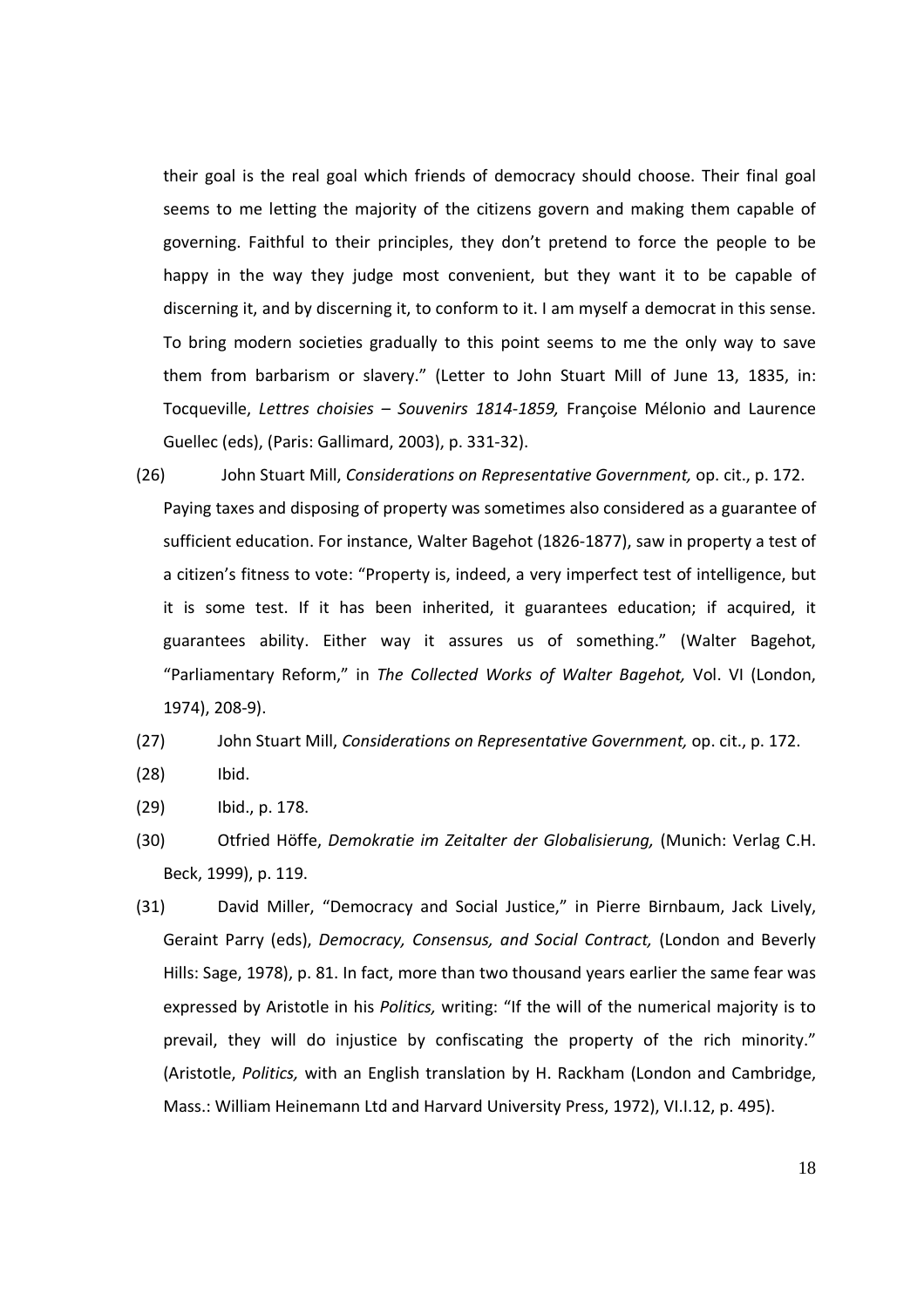- (32) T. B. Macaulay, Speeches on Politics and Literature, (London, n.d.), p. 3. Quoted in Miller, op. cit., p. 85.
- (33) T. B. Macaulay, op. cit., p. 430. Quoted in Miller, op. cit., p. 82.
- (34) Pierre Rosanvallon, Le sacre du citoyen Histoire du suffrage universel en France, (Paris: Gallimard, 1992), p. 464.
- (35) Quoted by Albert O. Hirschman, "Reactionary Rhetoric," in Albert O. Hirschman, The Essential Hirschman, Edited and with an Introduction by Jeremy Adelman, afterword by Emma Rothschild and Amartya Sen, (Princeton: Princeton University Press, 2015), p. 299.
- (36) Friedrich Nietzsche, "Menschliches, Allzumenschliches," in Friedrich Nietzsche, Werke in Drei Bänden, Band I, (Munich: Hanser, 1977), p. 682.
- (37) Friedrich Nietzsche, "Götzendämmerung," in Friedrich Nietzsche, Werke in Drei Bänden, Band II, (Munich: Hanser, 1977), p. 1016.
- (38) Universal male suffrage was already introduced in 1867 by Bismarck, when he became chancellor of the North German Confederation (Norddeutscher Bund), the predecessor of the German Empire.
- (39) Otto Fürst von Bismarck, Gedanken und Erinnerungen, 2. Band, (Stuttgart and Berlin: J. B. Cotta'sche Buchhandlung Nachfolger, 1919), p. 67.
- (40) Ibid., p. 66.
- (41) Joseph de Maistre, "Study on Sovereignty," in Joseph de Maistre, The Works of Joseph de Maistre, op. cit., p. 122.
- (42) Joseph de Maistre, "Considerations on France," in Joseph de Maistre, The Works of Joseph de Maistre, op. cit., p. 66.
- (43) Ibid., p. 67.
- (44) Joseph de Maistre, "Study on Sovereignty," in Joseph de Maistre, The Works of Joseph de Maistre, op. cit., p. 127.
- (45) However, we should not idealize this early American democracy, in which women and African Americans were excluded from voting.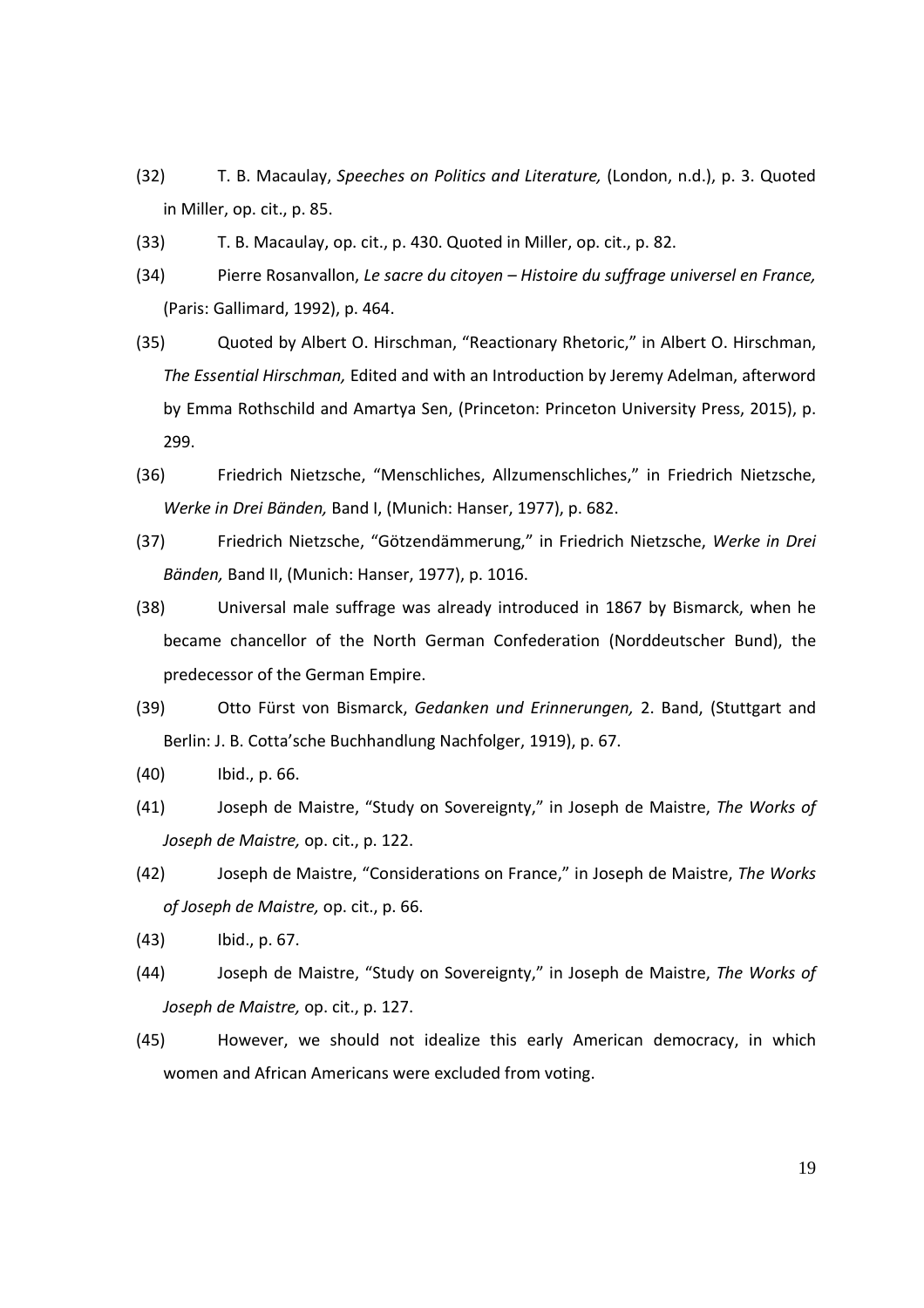- (46) This does not mean that the United States was a full-fledged democracy. According to Samuel Huntington, "the United States began the first wave of democratization roughly about 1828. The abolition of property qualifications in the older states and the admission of new states with universal manhood suffrage boosted to well over 50 percent the proportion of white males actually voting in the 1828 presidential election." (Samuel Huntington, The Third Wave – Democratization in the Late Twentieth Century, (Norman: University of Oklahoma Press, 1993), p. 16).
- (47) Alexis de Tocqueville, De la Démocratie en Amérique, Part I, (François Furet, ed.), (Paris: Garnier Flammarion, 1981), pp. 284-85.
- (48) Ibid., p. 286.
- (49) Michael Walzer, Thick and Thin Moral Argument at Home and Abroad, (Notre Dame: Notre Dame University Press, 1994), p. 59.
- (50) Pierre-André Taguieff, Le nouveau national-populisme, (Paris: CNRS Éditions, 2012), p. 110.
- (51) Jason Brennan, Against Democracy, (Princeton and Oxford: Princeton University Press, 2017), p. 24.
- (52) Ibid., p. 212.
- (53) Ibid., p. 213.